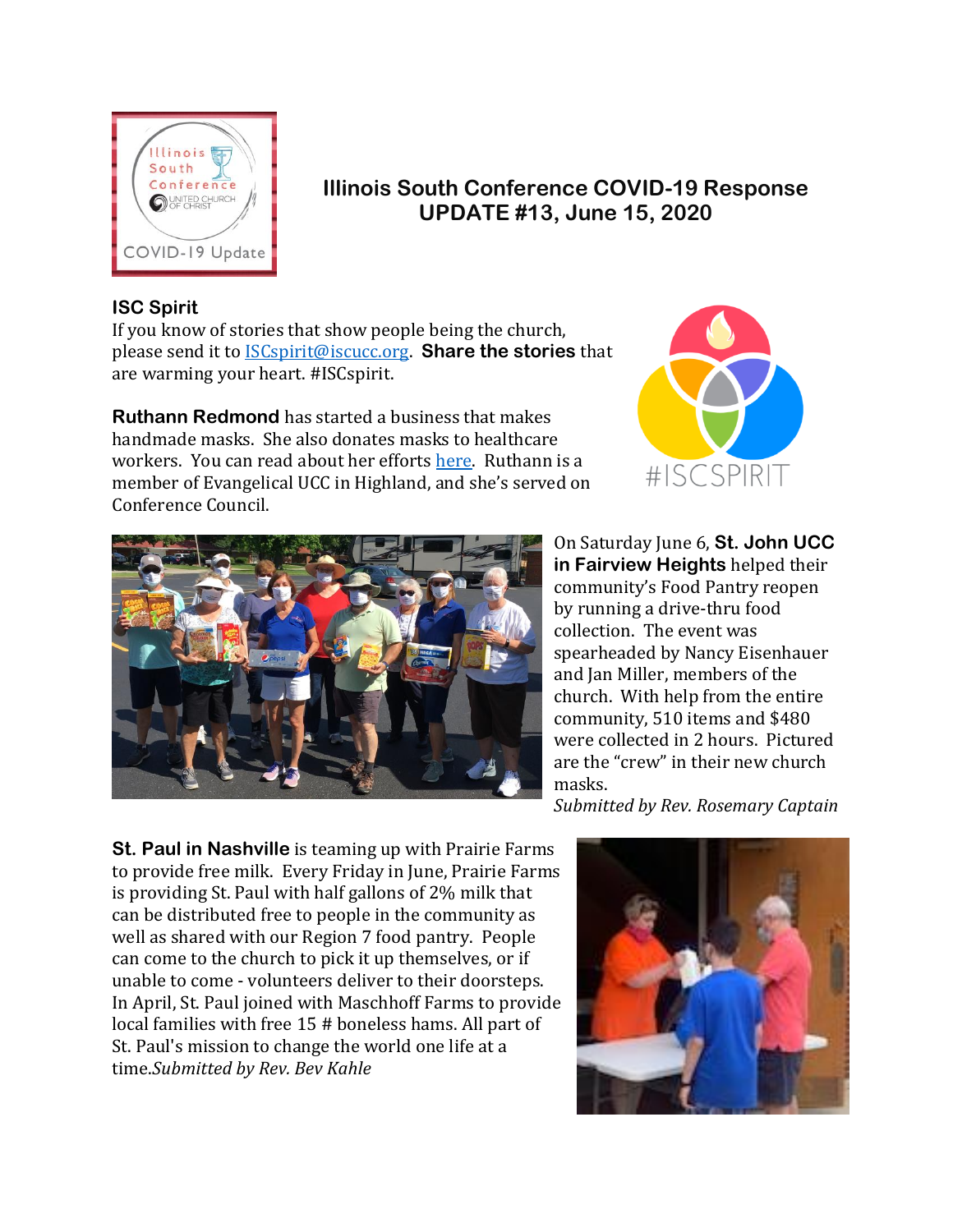**Evangelical UCC in Highland** sent a \$5000 Hallelujah Grant to DuBois Center. The church started the Hallelujah Grants to help people or organizations with projects they wanted to do. Folks there knew DuBois could use some financial assistance right now, and their IMT team approved the grant. Several grants have been approved during the COVID-19 pandemic, including some to members in need. Thank you so much for the gift to DuBois, Evangelical UCC!

### *Submitted by Rodney Knackstedt*



Children at **Salem UCC in Alhambra** recently operated a lemonade stand, with half the proceeds benefiting the church Lunch Bunch program. From left to right are, Emma, Nolan and Maddy Luitjohan

Thank you to these churches for their OCWM donations received last week. These donations continue to support all the work of the Conference.

**Centralia-** St. Peter UCC **Darmstadt-** Holy Ghost UCC **East St. Louis-** Good Shepherd of Faith **Fairview Heights-** St. John UCC **Godfrey-** Evangelical UCC

**Hecker** – Friedens UCC **New Hanover**– Zoar UCC **Pana**– United in Faith Church **Troy**– Friedens UCC **Waterloo** – St. Paul UCC

### **And anonymous gifts from individuals**

### *Helpful Information*

- Take time to read this [poignant essay](https://medium.com/@starskyw/how-do-you-handle-black-death-333fc5093bb3) by Rev. Starsky Wilson, President and CEO of the Deaconess Foundation, titled **How do you handle Black Death?** Rev. Wilson is also the former pastor of St. John's UCC – The Beloved Community in St. Louis.
- Unsure where to start learning about system racism? Victoria Alexander, an antiracism researcher, has created a very helpful **Anti-Racism Resource Guide**. You can [get it here.](https://tinyurl.com/antiracistresourceguide) In includes term definitions, books, movies, TV shows, podcasts, important organizations, and much more.
- **Embrace Race** has created a list of children's books that support discussing race. You can find the [book list here](https://www.embracerace.org/resources/26-childrens-books-to-support-conversations-on-race-racism-resistance)*.*
- The **National Museum of African American History and Culture**, a part of the Smithsonian Institution, has opened the [Talking about Race](https://nmaahc.si.edu/learn/talking-about-race) web portal. The site helps people explore issues of race, racism and racial identity.